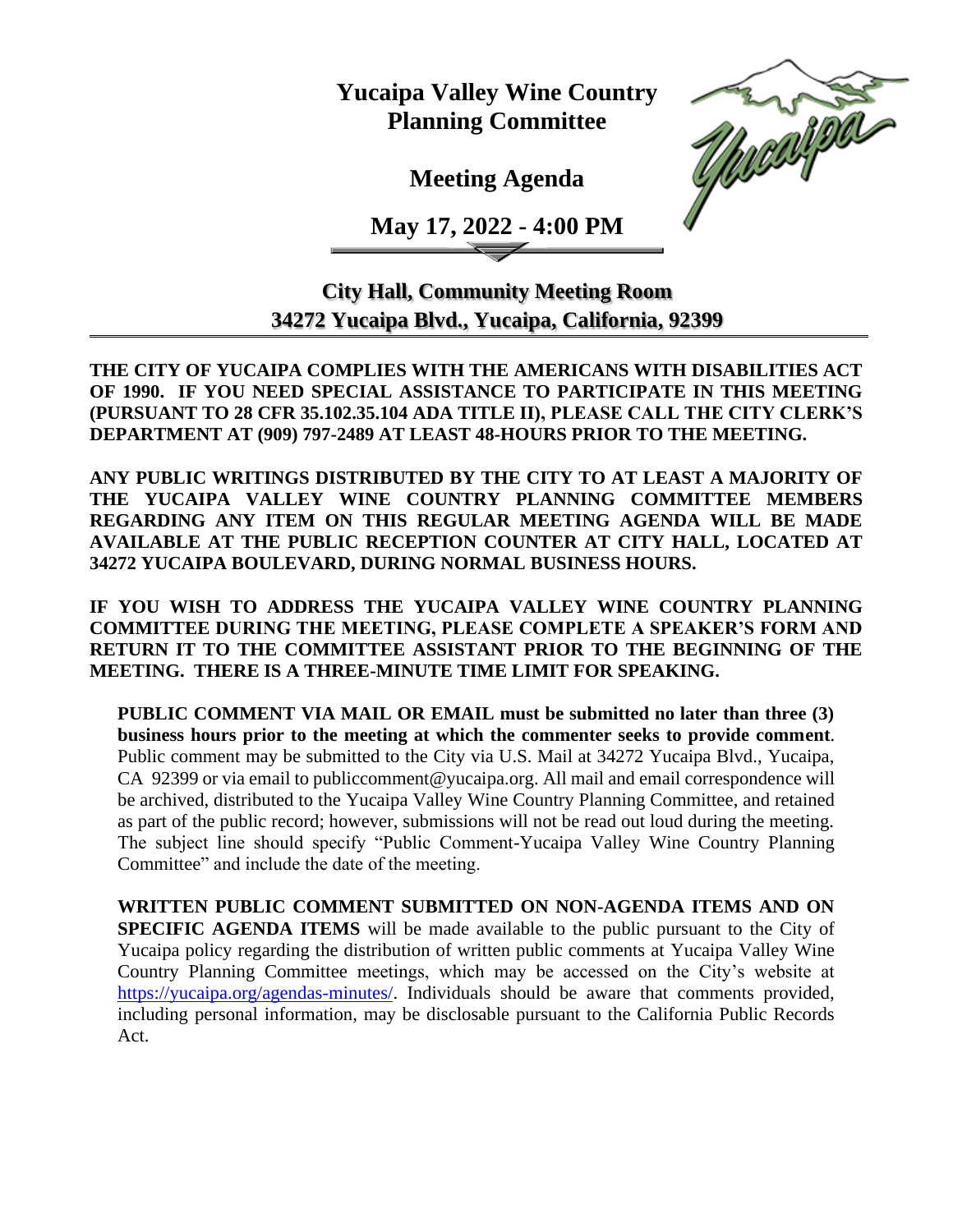- **I. Call to Order**
- **II. Flag Salute**
- **III. Approval of Minutes from January 18, 2022**
- **IV. Public Comment**
- **V. Discussion of Draft of Initial Two Chapters of Specific Plan**
- **VI. Update on Plan Efforts**
- **VII. Adjourn**